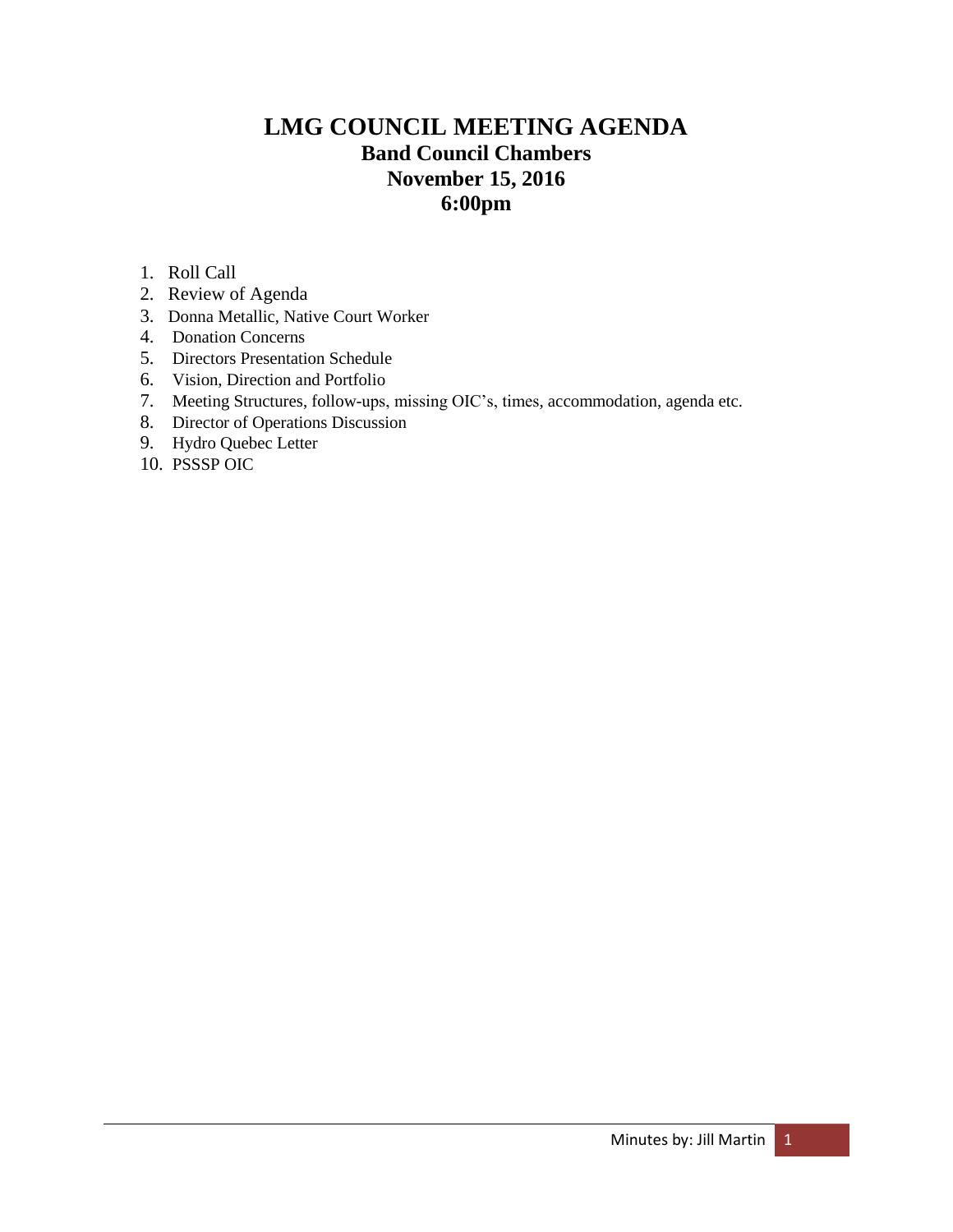#### **1. Roll Call**

#### **LMG COUNCIL ATTENDEES:**

Chief Darcy Gray Councillor Annette Barnaby Councillor Lorna Sook Councillor Sky Metallic Councillor John Murvin Vicaire Councillor Wendell Metallic Councillor Gordon Isaac Jr. Councillor Chris Wysote Councillor Calvin Barnaby Councillor Kevin Methot Councillor Dr. Cathy Martin

Absent:

Councillor Lloyd Alcon Councillor Sheila Swasson Councillor John Murvin Vicaire

#### **2. Adoption of the Agenda**

A motion was made to approve agenda, adding Community Members Concerns, along with Dog Bi-law enforcement and fisheries update.

Moved: Councillor Kevin Methot Second: Councillor Annette Barnaby Passed

#### **3. Donation Concerns**

Some donations concerns were brought up, and it was indicated that there was no committee in place. A group of individuals are putting together guidelines in order to organize donation request coming in.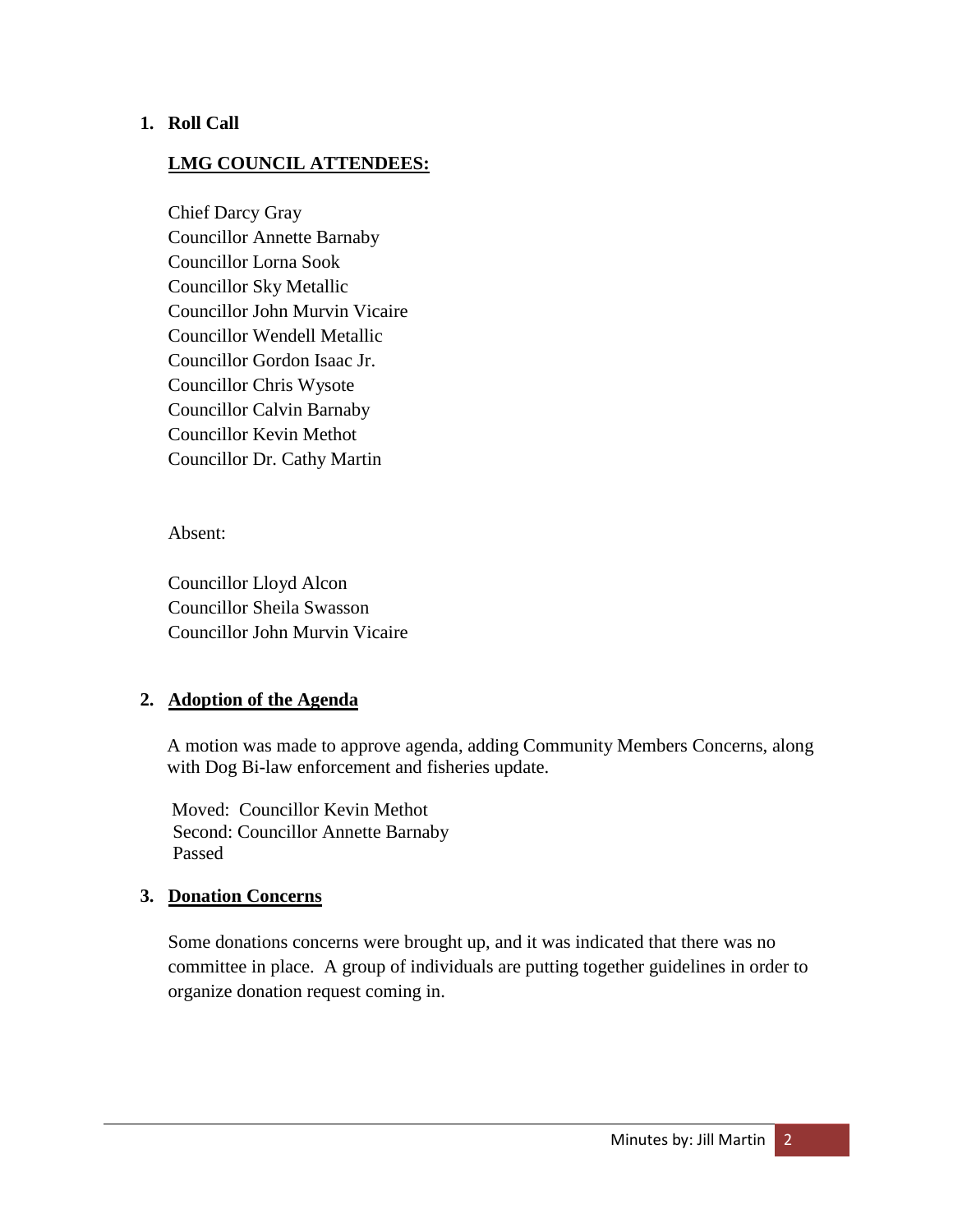## **4. Directors Presentation Schedule**

Implementation of the Director Schedule will begin. If an issue arises in a particular directorate, Chief and Council will advise the director ahead of time.

# **5. Portfolio's**

It was indicating that portfolio guidelines are being drafted. These guidelines were presented at council and will also be presented to the Directors.

#### **6. Missing documents, follow-ups, missing OIC's, accommodation, agenda**

Records of decisions will be created, and when LMG finds a Director of Operation, they will help Chief and Council organize some of these day-to-day task

# **7. Hydro Quebec Update**

A letter was draft by Mesgi'g Ugju's'n in regards to scheduling a community information session for Smart Meter Presentation.

## **8. Post-Secondary Student Support Program**

A motion was made to pass the PSSSP Order in Council.

Moved: Councillor Chris Wysote Second: Councillor Dr. Cathy Martin Abstained: Councillor Lorna Sook Passed

# **9. Director of Operation**

Discussions in regards to the Director of Operations took place. Suggestions were presented, however a motion was made to re-post the position for Listuguj Mi'gmaq Members only, for thirty days.

Moved: Councillor Dr. Cathy Martin Second: Councillor Calvin Barnaby Defeated